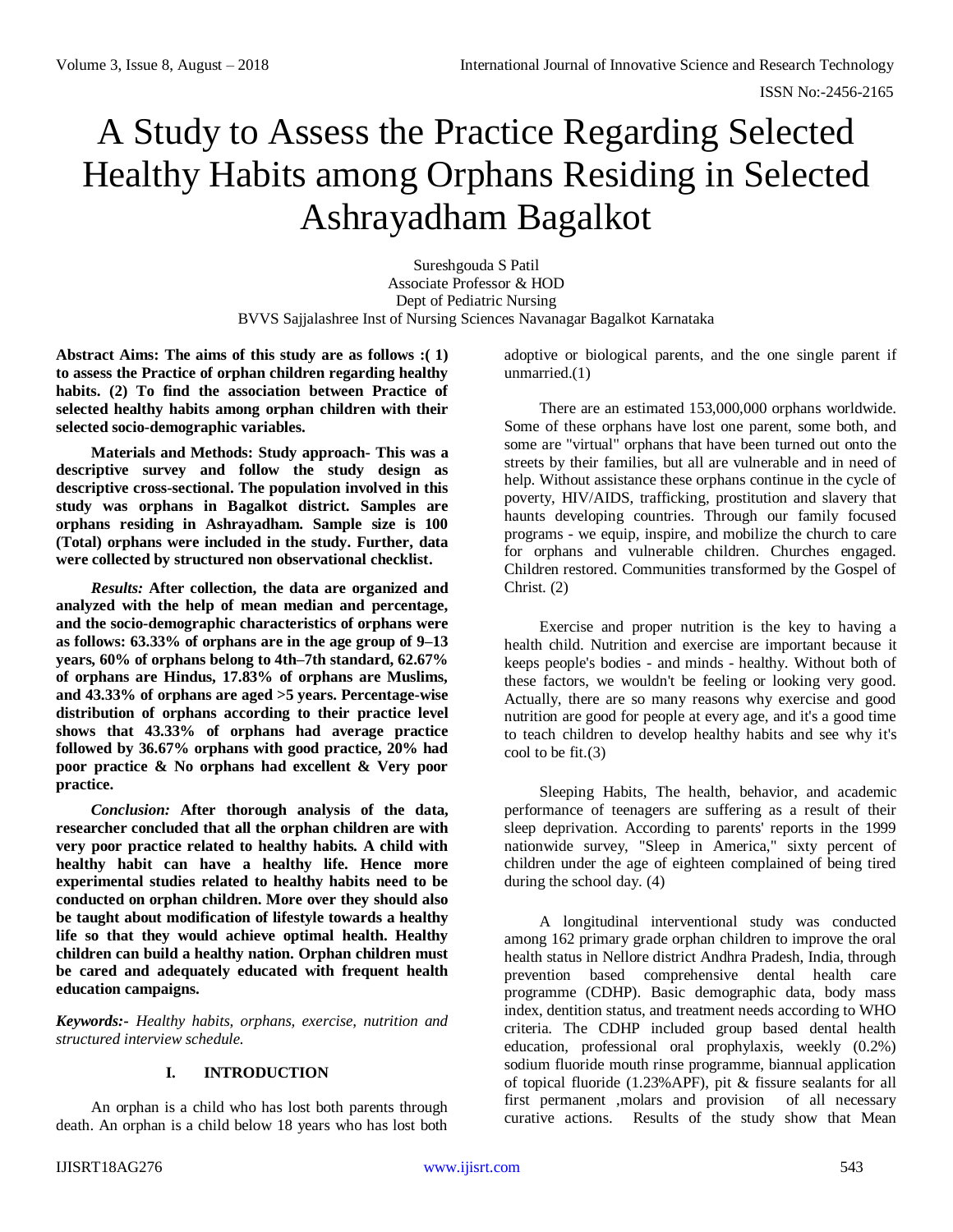treatment requirements per child decreased at 18 months. New caries lesions developed among four children. BMI of children with decay was seen to improve significantly after instituting the CDHP. The study recommended conducting other educational campaigns in order to improve the health status of children. (5)

Healthy habits helps children to achieve optimal growth & development in all aspects like physical, mental, biological, social, psychological, and others by above mentioned facts and ideas I am influenced to study the current knowledge and practices adapted by the orphan children, so that I can educate them based on their learning needs which helps them to achieve the greatest in future. (6)

Problems of orphans are - Poverty, discrimination, stunting and hunger, lack of supervision and care, child labour, exploitation, educational failure, psychological problems, lack of adequate medical care, poor housing, early marriage, disruption of normal childhood and adolescence (Nelson Mandela Children's Fund Report, 2001:14).(7)

# *Aims*

The aims of this study are as follows:

1. To assess the practice of orphan children regarding healthy habits.

2. To find the association between practice related to selected healthy habits among orphan children with selected sociodemographic variables.

# **II. MATERIALS AND METHODS**

The present study was conducted on a descriptive approach and cross-sectional design. The target population is orphans aged between 4 and 18 years in Bagalkot district. Accessible population is orphans in Ashrayadham, Pushpavati Shindhe Nagar, Neeralakeri, Bagalkot, Karnataka. Ashrayadham was selected by convenient sampling and 100 orphans were selected by simple random sampling technique, and the data were collected by structured non observational checklist. Data analysis and interpretation were performed using descriptive such as frequency distribution, mean, median, percentage, and inferential statistics such as Chisquare test.

# **III. RESULTS**

*Section I: Description of socio-demographic characteristics of orphan children* 

Percentage-wise distribution of orphans according to their age groups reveals that of 30 subjects, Most of the orphan children i.e., 63.33% of orphans are in the age group of 9–13 years, 20% of the orphans belong to the age group of 14– 18 years, and lowest percentage 16.67% in the age group of 4– 8 years. It reveals that majority of orphans under the study belonged to the age group of 9–13 years.

Percentage-wise distribution of orphans according to their educational status shows that higher percentage 60% of orphans belong to 4th–7th standard, 23.33% orphans belong to 8th–10th standard, and lowest percentage 11.67% of orphans belong to 1st–3rd standard.

Percentage-wise distribution of orphans according to their religion shows that highest percentage 96.67% of orphans belong to Hindu religion and 3.33% belong to other communities such as Jains. It presents that majority of orphans under the study were belonged to Hindu religion.

Percentage-wise distribution of orphans according to their duration of stay in Ashrayadham reveals that of 30 orphans, 43.33% of orphans are aged >5 years, followed by 33.33% of orphans are aged between 3 and 4 years, 16.66% of orphans are aged between 1 and 2 years, and only 6.66% of orphans are aged <1 year. It reveals that the majority of orphans are residing in Ashrayadham >5

*Section II: Description of the Practice of orphans regarding healthy habits* 

Descriptive statistics such as frequency and percentage are used for percentage-wise distribution of orphans according to their practice level. The test results revealed that no orphan children were found in excellent practice category and only 36.67% were with good practice category, followed by this 43.33% were in average category, 20% in poor category, [Table 1]

*Section III: Association between Practice scores and selected socio-demographic variables* 

Chi-square test is used to find the association between practice level and selected socio-demographic variables. The test results revealed that the calculated Chi-square value for variables such as educational status and duration of stay in Ashrayadham was 5.89 and 6.98, respectively, which are more than Chi-square table value 3.84. Hence, there is a significant association between practice level and variables such as educational status and duration of stay in Ashrayadham. Similarly, the calculated Chi-square value for variables such as age and religion was 0.14 and 0.36 respectively, which is less than Chi-square table value 3.84. Hence, there is no significant association between knowledge level and variables such as age and religion. [Table 2]

| Table 1. Percentage wise distribution of orphans according to |                  |
|---------------------------------------------------------------|------------------|
| levels of Practice                                            |                  |
|                                                               | $\mathbf{M}$ 100 |

|                    |           | $N=100$        |
|--------------------|-----------|----------------|
| Levels of Practice | Number(f) | Percentage (%) |
|                    |           |                |
| Excellent          | 00        | 00             |
| Good               |           | 36.67          |
| Average            | 13        | 43.33          |
| Poor               | 06        | 20             |
| Very poor          | 00        |                |
|                    |           |                |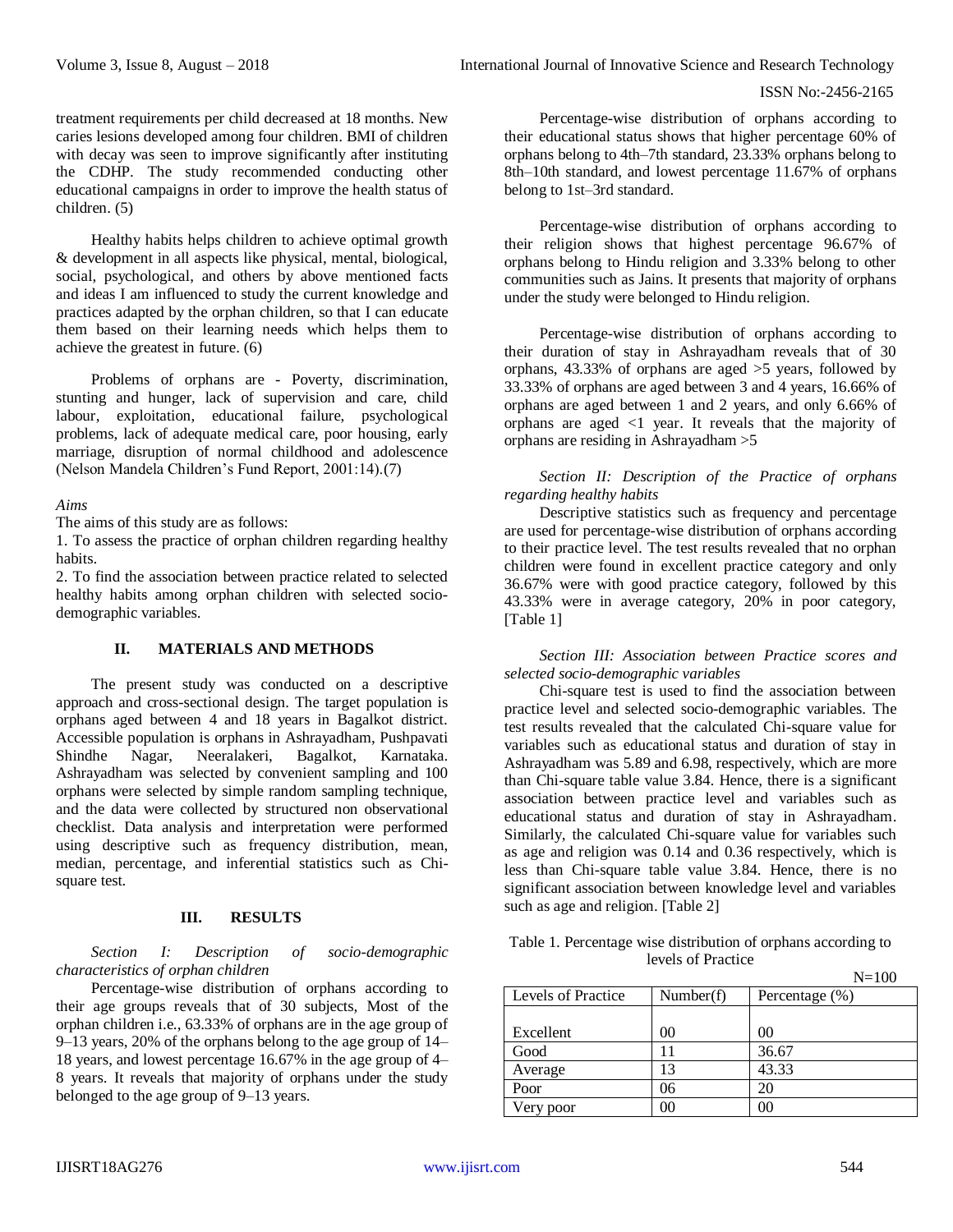#### ISSN No:-2456-2165

|     |              |   |        |      |            | $N = 100$      |
|-----|--------------|---|--------|------|------------|----------------|
| SL. | Socio        | D | $Chi-$ | Tabl | Level of   | Associati      |
|     | demograph    | f | squar  | e    | significan | on             |
| N   | ic variables |   | e      | valu | ce         |                |
| O   |              |   | value  | e    |            |                |
|     |              |   |        |      |            |                |
| 1.  | Age          | 1 | 0.14   | 3.84 | P > 0.05   | N <sub>0</sub> |
|     |              |   |        |      |            | associati      |
|     |              |   |        |      |            | <sub>on</sub>  |
|     |              |   |        |      |            |                |
| 2.  | Educationa   | 1 | 5.89   | 3.84 | P > 0.05   | Significa      |
|     | 1 Status     |   |        |      |            | nt             |
|     |              |   |        |      |            | associati      |
| 3.  |              | 1 | 0.36   | 3.84 | P > 0.05   | on             |
|     | Religion     |   |        |      |            | No             |
|     |              |   |        |      |            | associati      |
|     |              |   |        |      |            | <sub>on</sub>  |
| 4.  | Duration     | 1 | 06.9   | 3.84 | P<0.05     | Significa      |
|     | of stay in   |   | 8      |      |            | nt             |
|     |              |   |        |      |            | associati      |
|     | Ashrayadh    |   |        |      |            |                |
|     | am           |   |        |      |            | on             |

Table 2. Association between post-test Practice scores and selected Socio Demographic Variables.

# **IV. DISCUSSION**

After reviewing many studies related to orphans in India & Abroad it has immensely influenced me to take up the present study, The research studies influenced me to conduct this present study are as follows.

A study was conducted to assess the nutritional status of children in orphanages of Budgam district, Jammu and Kashmir. They have selected 100 children in the age group of 10–15 years residing in three different orphanages in district Budgam. The results of the study revealed that most of the children were found socially disturbed. On clinical examination, 47% of children were normal, while as rest were suffering from dis-pigmentation of hair, moon face, edema, conjunctival xerosis, xerosis of skin, cheilosis, magenta tongue, spongy bleeding gums, and mottled dental enamel. The study concluded that dietary intake was deficient for all nutrients when compared to RDA for all age groups which may be linked to the poor planning of menus in orphanages.[9]

A cross-sectional survey was conducted in Mysore, India, to determine the prevalence and severity of oral condition related to untreated dental caries with polyunsaturated fatty acid (PUFA) index and to relate the period of institutional stay, oral hygiene practice, and diet of orphan children to caries experience ratio. They have selected 488 children of 12–14 years living in five different orphanages of Mysore district, India. Data regarding oral hygiene practices and oral health status (PUFA, decayed, missing, filled, teeth [DMFT], OH I-S, and gingival index) were collected through structured questionnaire and by type III clinical oral examinations. The results of the study revealed

that the PUFA ratio indicates that 21% of decayed component had progressed to pulp involvement and abscess formation. The overall prevalence of PUFA was 37.7%. 31.1% of children showed one or more pulpally involved tooth in their oral cavity. Correlation between periods for being the child in the institute to DMFT showed negative value indicating a decrease in DMFT as the duration of stay in orphanage increases. The study concluded that oral health condition in orphan children was neglected. Children from this disadvantaged background have shown a high prevalence of dental caries with low dental care utilization. PUFA index is an effective index in evaluating clinical consequences of untreated caries.[10]

The phenomenological descriptive case study investigated the learning limitations of orphans and vulnerable children (OVC) and how various stakeholders could mitigate and support the learning of these OVC living within childheaded households (CHHs) in the Chimanimani District of Zimbabwe. Observation and focus group discussion was used for data collection. Six heads of CHHs, two local community members, two teachers, a school headmaster, and one children's rights advocate participated in the study. The study results revealed that OVC lived under difficult physical and psychosocial circumstances, going through life without proper parental guidance. They encountered situations that militated against effective formal and informal cognitive learning. Orphanhood is a psychological deterrent to learning; the study, therefore, recommends that the local community, education administrators, policymakers, and child advocates should map out lifeline ideal for enhancing the cognitive learning of OVC.

# **V. CONCLUSION**

After thorough analysis of the data, it is understood that today's children are very poor in practice related to healthy habits. In the present days, children are highly engaged in indoor activities, spends lots of time with mobiles and moreover not involved in any outdoor games and healthy activities. Healthy habits are much important in every child's life to achieve an optimal health.

# **VI. RECOMMENDATIONS**

An interventional program is necessary for these children to improve their practice regarding healthy habits.

# **REFERENCES**

- [1]. Mwaniki EW, Makokha AN. Jomo Kenyatta University of agriculture and technology. Census India 2010-11; 4:1.
- [2]. Youngleson M. Social Statistics Division Central Statistics Office. New Delhi: Ministry of Statistics and Programme Implementation Govt. Of India; 1973. p. 280- 6.
- [3]. Bush M. Institutions for dependent and neglected children to assess the therapeutic option of choice or last resort. Am J Orthopsychiatry 1980; 50:239-55.